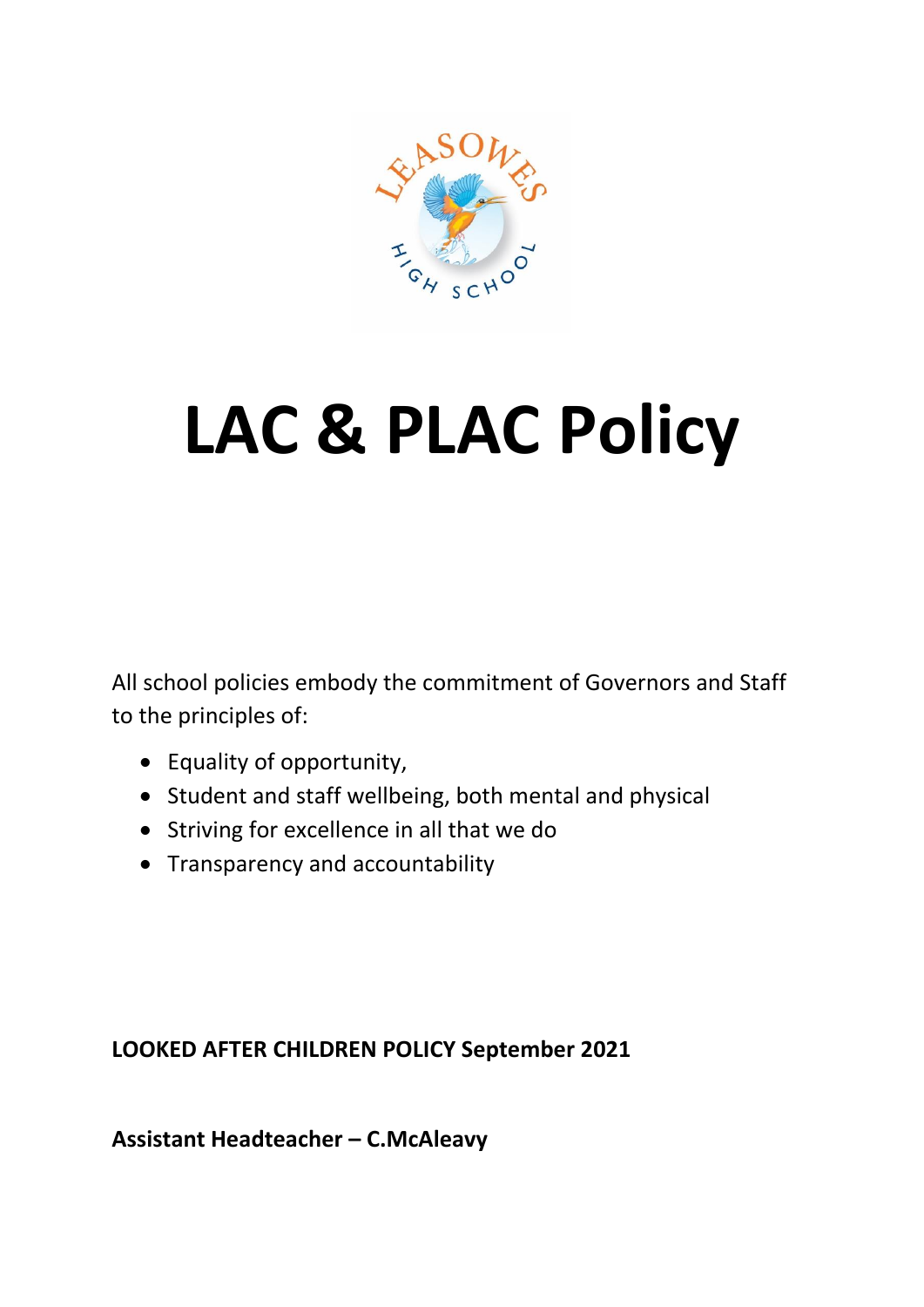## **Policy for the Education of Looked After Children**

Leasowes is committed to providing a high-quality education for all students including LAC or Children in Care (CIC) as renamed by some Local Authorities. We recognise that more vulnerable students, including LAC may need access to additional support, mentoring and advocacy to enable equality of access, opportunity and success. We are committed to providing an inclusive ethos in an atmosphere of mutual respect, where all students' needs are identified, understood and responded to sensitively and effectively.

Looked After Children are one of the most vulnerable groups in society and it is nationally recognised that there is considerable educational underachievement when compared to their peers. For example, they may experience:

- A high level of disruption and change in school or care placements
- Lack of involvement in extra-curricular activities.
- Inconsistent or no attention paid to homework.
- Difficulties in sustaining relationships with others

This may result in:

- Poor exam success rates in comparison with the general population.
- Underachievement in further and higher education.
- Lack of interest or aspirations

These issues may also affect adopted young people

### **Who are Looked After Children**

Under the Children Act 1989, a child is looked after by a local authority if he or she is in their care or provided with accommodation for more than 24 hours by the authority. They fall into four main groups:

- Children who are accommodated under a voluntary agreement with their parents (section 20)
- Children who are the subjects of a care order (section 31) or interim care order (section 38)
- Children who are the subject of emergency orders for their protection (sections 44 and 46)
- Children who are compulsorily accommodated this includes children remanded to the local authority or subject to a criminal justice supervision order with a residence requirement (section 21)
- The term "in care" refers only to children who are subject to a care order by the courts under section 31 of the Children Act 1989 – they may live with foster carers, in a Children's home, in a residential school, with relatives or with parents under supervision. Children who are cared for on a voluntary basis are "accommodated" by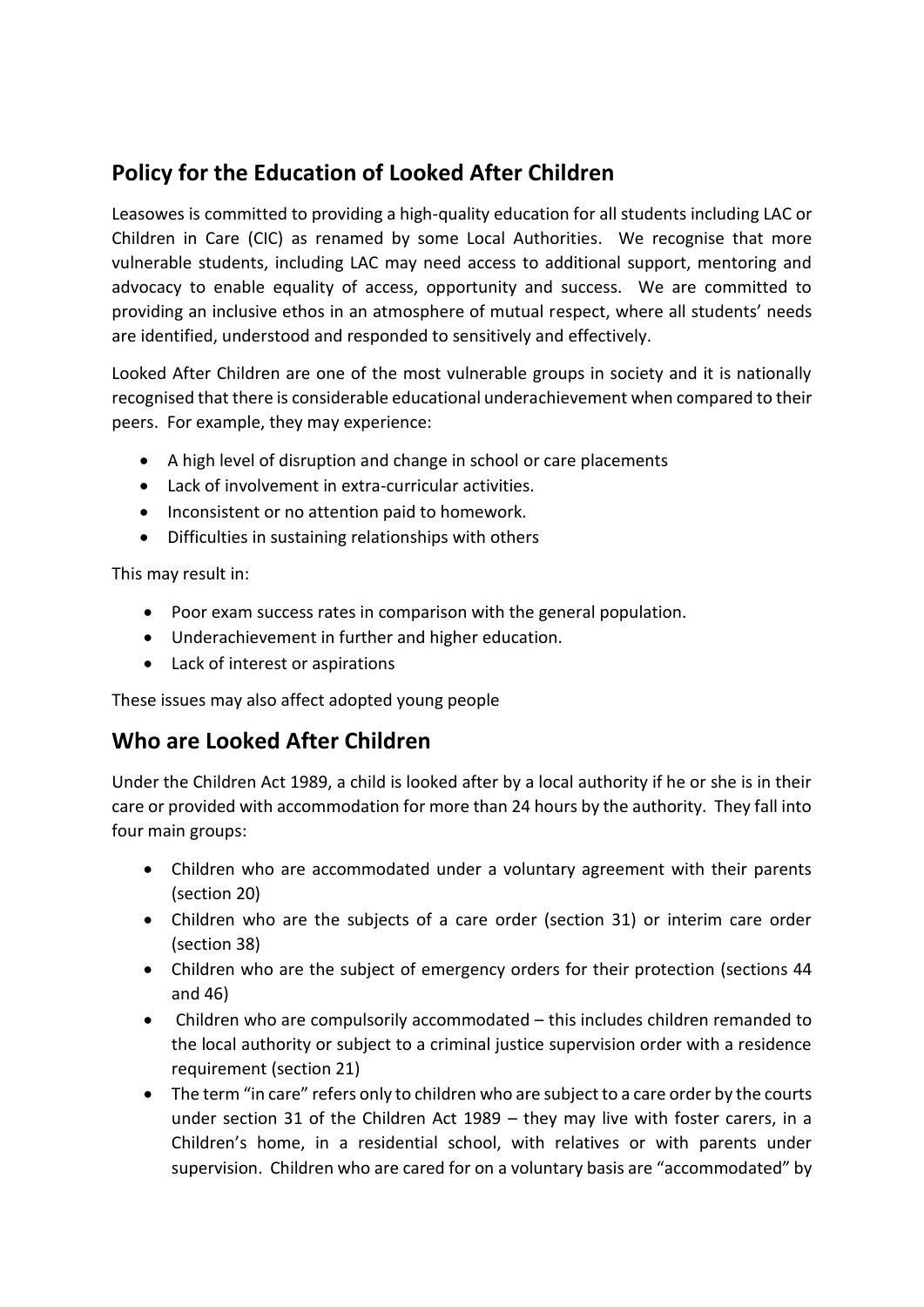the local authority under section 20 of the Children Act – they may live in foster care, in a Children's home or in a residential school. All these groups are said to be "Looked After Children" - LAC. They may be looked after by our local authority or may be in the care of another authority but living in ours.

## **Personal Education Plan (PEPs)**

Personal Education Plans for LAC are statutory planning meetings which should occur within 20 school days of a child becoming looked after and be reviewed each term. PEPs are significant vehicles for celebrating the achievements of young people and effecting change. PEPs can be recorded electronically (e-PEP) so that they can be accessed by all relevant stakeholders online. This is a secure process which only the Designated teacher, delegated Social worker and the Looked After Children Education Services, Virtual School can access. The PEP states what needs to happen for looked after children to enable them to make expected progress and fulfil their potential. Education targets and strategies produced through the PEP should be shared with relevant teaching staff. This is especially important if issues have arisen regarding classwork, homework or behaviour in certain lessons.

The young person should be involved in the PEP, their voice is important and is shared at the PEP. Where a young person does not wish to attend, the meeting should nevertheless take place, and they should be encouraged to comment on their education and progress through the relevant section of the PEP.

## **Pupil Premium Plus**

Additional funding for LAC is granted to schools to help target barriers to learning and close the attainment gap between students. This grant is managed by the Virtual School and used to improve outcomes and "narrow the gap" as identified in the Personal Education Plan (PEP) in consultation with the Designated Teacher for the school. How the funding is spent will be discussed during the child's Personal Education Planning meeting but must be used efficiently and effectively. The school is committed to ensuring effective use of this funding to support one-to-one tuition, extra-curricular activities (including financial support for school trips), revision guides for KS4 pupils and individualised needs (as assessed through the PEP). Accurate records of pupil premium expenditure are maintained by the Finance Manager.

## **Role and responsibility of LAC Designated Teacher**

Ms Claire McAleavy, Assistant Headteacher is the Designated teacher for Looked After Children, she should:

• Keep and update a list of LAC students in the school (ongoing)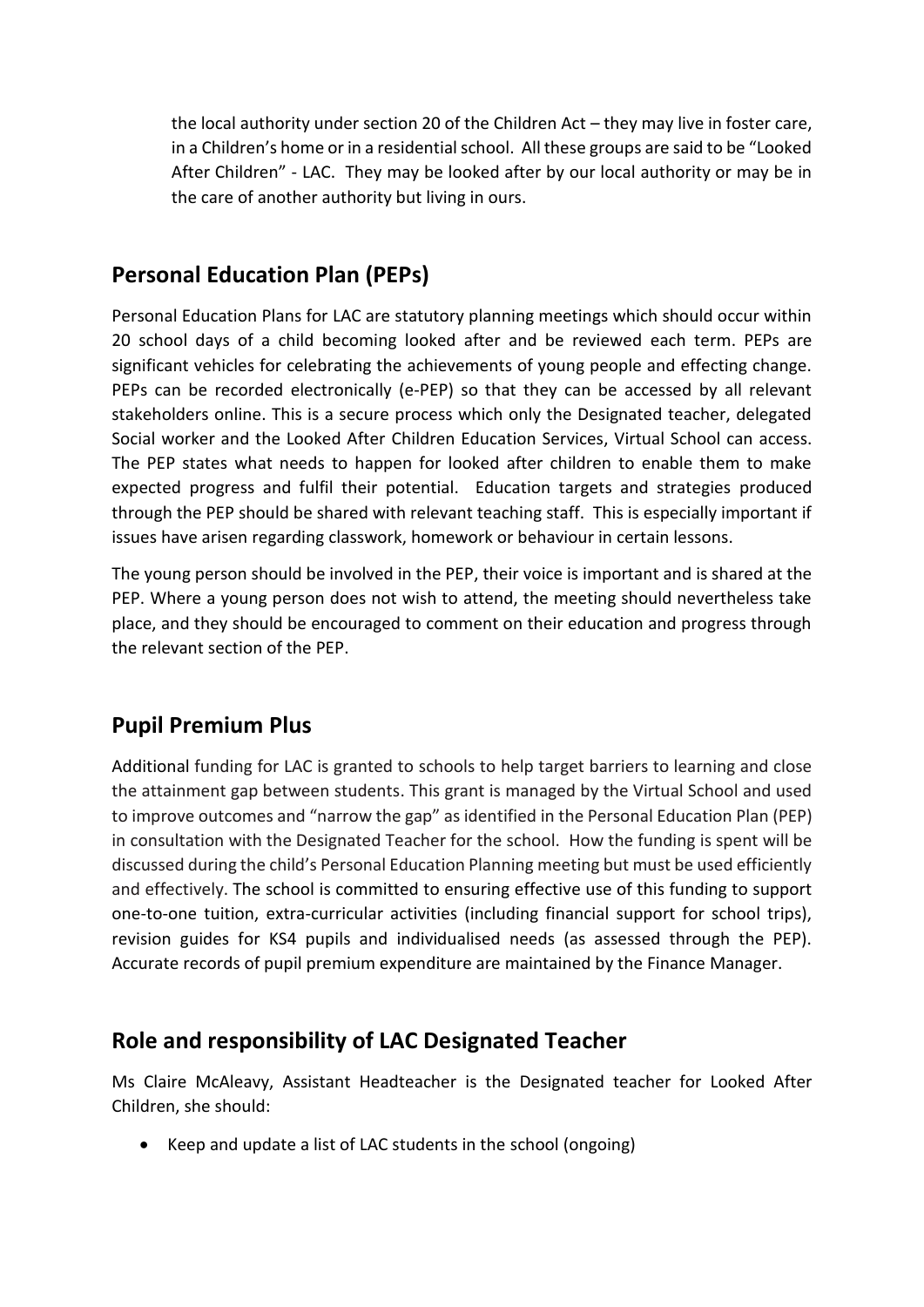- Ensure a smooth and welcome induction for the student and carer, and note any specific requirements, including Special Educational Needs and care status
- Ensure that all LAC who have an identified delay/gap in their learning due to significant periods of absence from school have their needs met at the earliest opportunity (SENCO involvement)
- Ensure that any Special Educational Needs are addressed in conjunction with the SENCO and in accordance with the Code of Practice for SEND. Make EHCP requests and carry out EHCP reviews, as appropriate
- Ensure that each term a Personal Educational Plan (PEP) or e-PEP is produced in conjunction with the social worker, carer, student and appropriate stakeholders
- Allocate the 'Pupil Premium' per term, ensure the student is given every opportunity and support with this funding. Record details on the PEP/e-PEP
- Keep PEPs/e-PEPs and other records up to date, particularly in time to inform review meetings (maybe 3 or 6 monthly intervals or as need arises)
- Ensure that each LAC has an identified member of staff that they can talk to (this should be based on the student's wishes and may not necessarily be Ms McAleavy, the Designated Teacher)
- Co-ordinate support and information sharing for the student within school and liaise other professionals, including the Educational Support Service and carers as necessary
- Identify how the Pastoral Team can support LAC, through additional CPD on trauma, loss and separation
- Maintain an overview of changing needs and progress of LAC
- Be an advocate for LAC
- Act as the key adviser for staff and governors on issues relevant to LAC.
- Ensure that care and school liaison is effective including invitations to meetings and other school events.
- Actively encourage and promote one-to-one tuition and extra-curricular activities for LAC.
- Liaise with relevant staff to review the progress of LAC through intervention or withdrawal sessions
- Inform/meet with Educational Support Service and other relevant agencies where there are concerns regarding progress, attendance, exclusions or other difficulties
- Ensure staff receive relevant information
- Ensure confidentiality for individual students and only share personal information on a need to know basis
- When a LAC is involved in a planned move to another school, ensure the speedy transfer of information between individuals, relevant agencies and receiving school, including updating the PEP/e-PEP
- Encourage LAC to attend and express their views at the LAC and PEP reviews
- Attend designated LAC Coordinators Network and Training Sessions
- Celebrate the success of LAC complete the annual nominations for LAC Celebration Evening (May/June) and attend the Celebration Evening (October) each year or send a representative from the school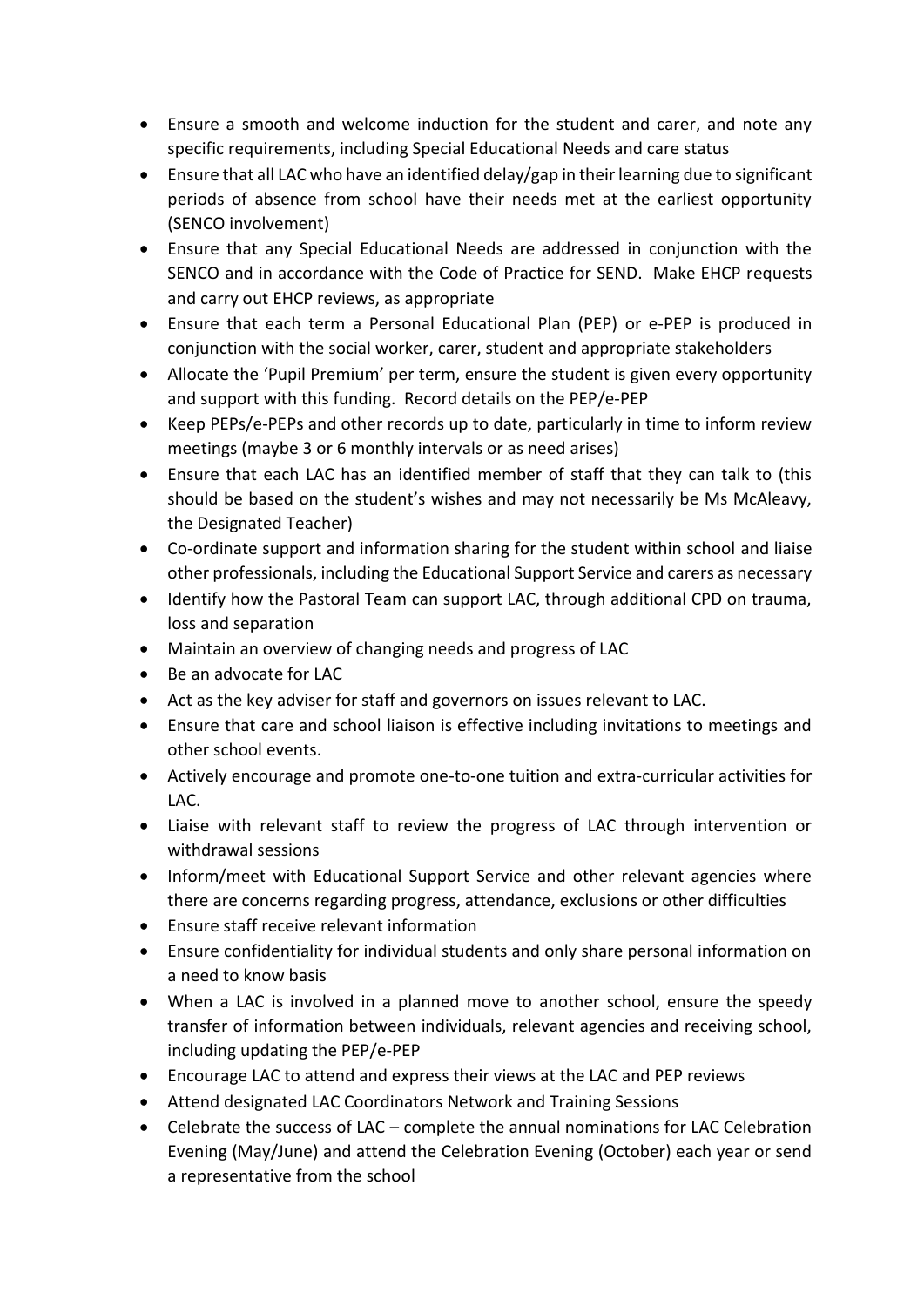- Contribute to the school planning for LAC through the School Improvement Plan
- Ensure weekly attendance returns to each of the Welfare call providers engaged by Virtual Schools
- Make early contact with parents/carers/Social worker over attendance and punctuality
- Support Carers in helping their LAC at home
- Report to Governors each term with updates on academic progress, attendance and behaviour

## **Roles and responsibilities of all staff**

- Ensure that any student in public care is supported sensitively and that confidentiality is maintained
- Be familiar with the Guidance on LAC and respond appropriately to requests for written or verbal information, including information on educational attainment and general well-being to support the completion of PEPs and other documentation needed as part of review meetings and attend LAC reviews and Core Group Meeting reviews as appropriate
- Respond positively to a LAC's request to be the named person that they can talk to when they feel it is necessary
- Be sensitive to a LAC's background and the issues surrounding being "Looked After" when addressing certain curriculum areas/research topics e.g. family trees, Mother's Day, inviting parents/carers to Parents Evening and similar areas
- Provide a supportive, emotionally intelligent climate to enable a LAC to achieve stability within the school setting
- As with all students, have high aspirations and expectations for the educational and personal achievements of Looked After Children
- Positively promote the self-esteem of LAC
- Work to prevent bullying in line with the school's anti-bullying policy.
- Ensure LAC participate in school's Gifted and Talented programme where appropriate
- Keep Ms McAleavy informed of any concerns, underachievement, identified barriers to learning to be included as part of the PEP review or to initiate a discussion with carers/parents/outside agencies

## **Roles and responsibilities of the Governing body**

The Governing Body is committed to providing quality education for all its pupils based on equality of access, opportunity and outcomes. This policy includes requirements set out in "Statutory guidance on the duty on local authorities to promote the educational achievement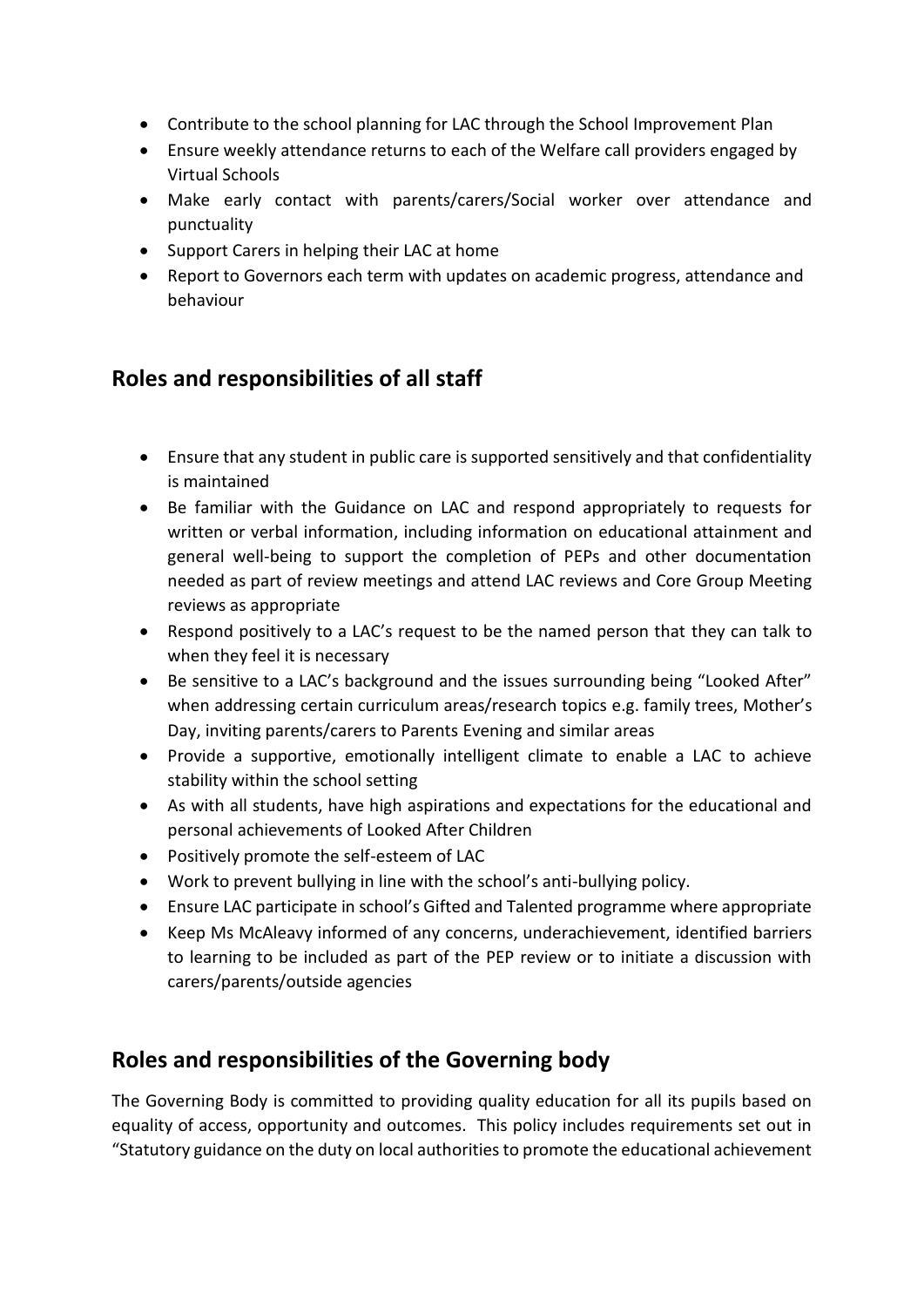of looked after children under Section 52 of the Children Act 2004" (November 2005) and associated guidance on the education of LAC.

The Designated Governor is Mrs Jan Lees

The governing body at Leasowes High School will:

- Ensure that the admission criteria and practice prioritise LAC according to the DfE Admissions Code of Practice.
- Ensure all governors are fully aware of the legal requirements and Guidance for LAC
- Ensure that there is a named Designated teacher for LAC with sufficient time to discharge this role
- Support the Headteacher, Designated Teacher and other staff in ensuring the needs of LAC are met
- Be aware of how many children are designated as Looked After, their ages and any additional needs they might have
- Ensure all LAC have a PEP/e-PEP and IEP where appropriate, with appropriate targets, monitoring and evaluation of progress, attendance and behaviour
- Continue the policy of not excluding any student (especially a LAC) until all support and advisory channels have been exhausted
- Ensure that all LAC take part in trips, activities and over-night visits alongside their peers, making additional provision where necessary to ensure their participation
- Nominate a governor who links with the designated teacher, receives regular reports which provides feedback to the governing body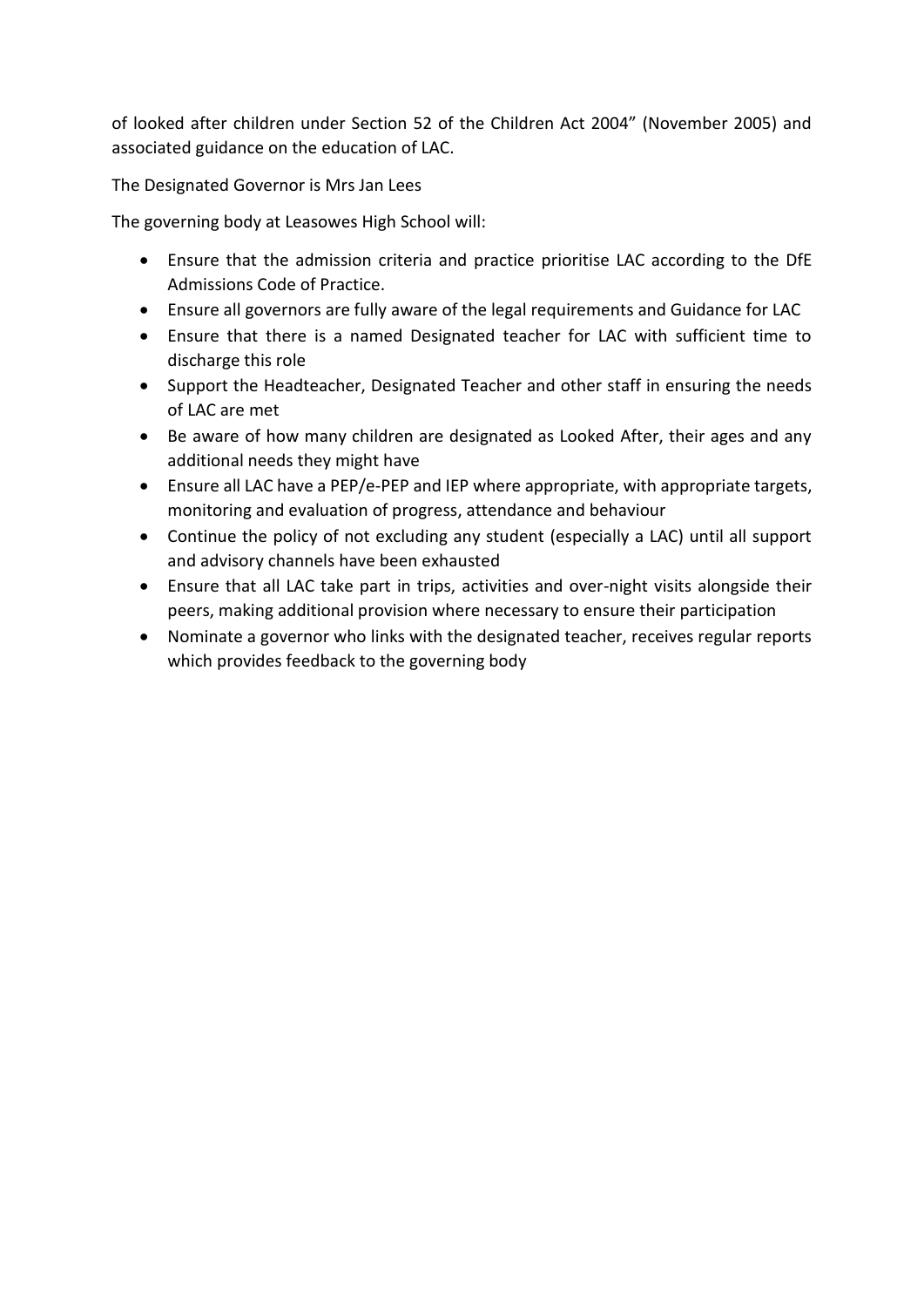#### **Previously Looked After Children -Post LAC**

#### **What is a Previously Looked after Child?**

Previously Looked After Children are those who:

- Are no longer looked after by a local authority in England and Wales because they are the subject of an adoption, special guardianship order (SGO) or child arrangement order.
- Were adopted from 'state care' outside England and Wales.

Children where the care order has been revoked and who have returned home to live with parents post LAC are not classed as Post LAC. Only children who were looked after and have been either adopted or placed under Special Guardianship, Residence or Child Arrangements Orders are defined as post LAC.

Children who are electively home educated, are educated in private schools (when the local authority does not pay the fees) or are post-16 students are currently not eligible for post LAC Pupil Premium.

#### **2018-19 Previously Looked After Children Guidance Notes**

Previously Looked After Children should be able to discuss difficult issues with a sympathetic and empathetic adult; discuss their progress and be involved in setting their own targets, have their own views taken seriously and supported to take responsibility for their own learning; encouraged to participate in school activities and ultimately believe they can succeed and reach their aspirations.

#### **In February 2018 the Department for Education issued two new statutory guidance documents:**

- Promoting the Education Of Looked After and Previously Looked After Children. 2018 [https://assets.publishing.service.gov.uk/government/uploads/system/uploads/attachm](https://assets.publishing.service.gov.uk/government/uploads/system/uploads/attachment_data/file/683556/Promoting_the_education_of_looked-after_children_and_previously_looked-after_children.pdf) ent data/file/683556/Promoting the education of lookedafter children and previously looked-after children.pdf
- The Designated Teacher for Looked After and Previously Looked After Children [https://assets.publishing.service.gov.uk/government/uploads/system/uploads/attachm](https://assets.publishing.service.gov.uk/government/uploads/system/uploads/attachment_data/file/683561/The_designated_teacher_for_looked-after_and_previously_looked-after_children.pdf) ent data/file/683561/The designated teacher for lookedafter and previously looked-after children.pdf

These documents describe the requirements for the Designated Teacher for Looked After Children and Previously Looked After Children, the support available via Virtual Schools and Post-LAC Pupil Premium.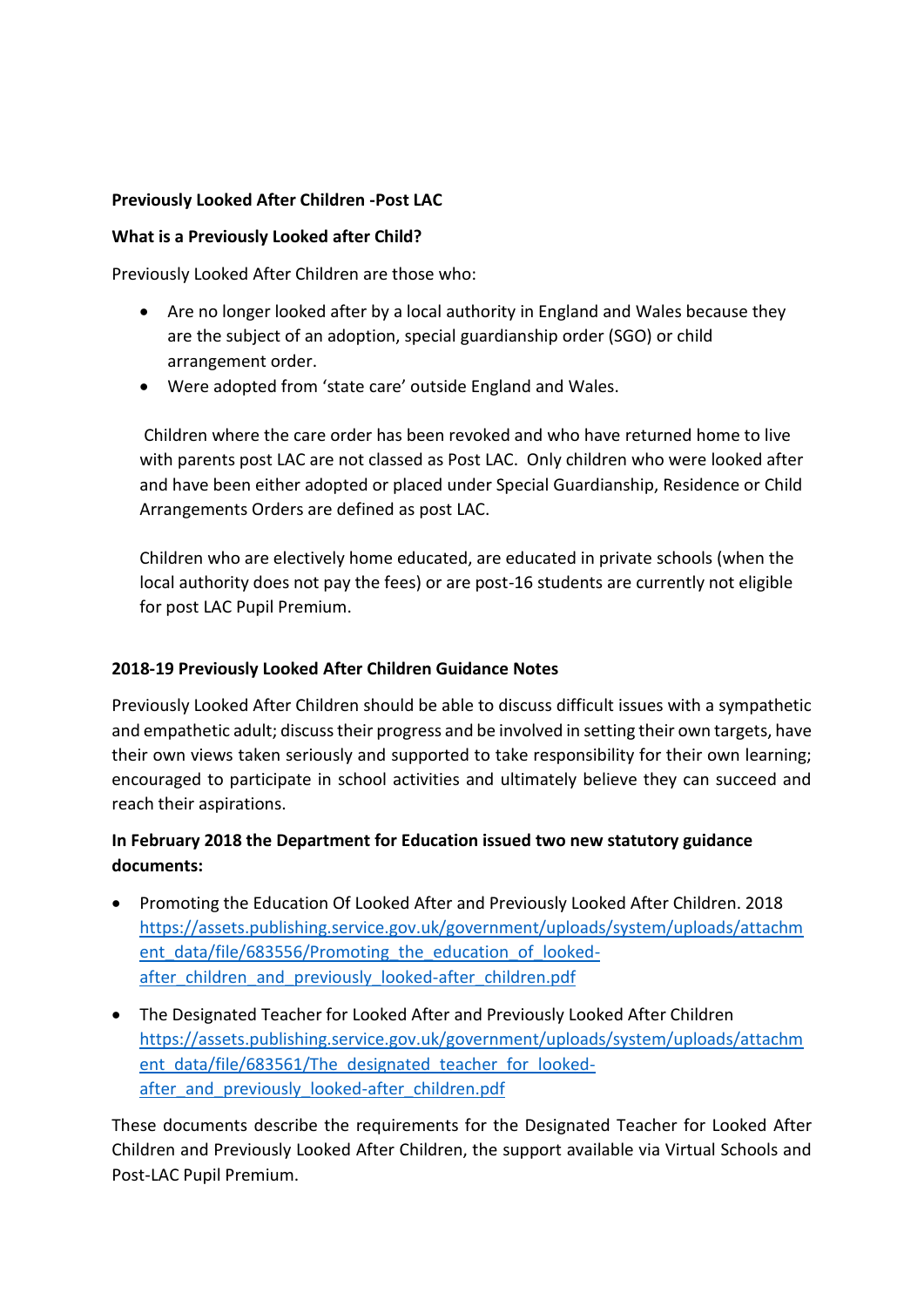The statutory guidance recognises a Previously Looked After Child as one who has left Care through one of the following routes:

- Subject to an Adoption Order
- Special Guardianship Order
- Child Arrangement Order (specific to residency-living with)

Previously Looked After Children (Post LAC) have additional needs that impact upon their education including emotional impact of experiences, disrupted learning, missed schooling and Special Education Needs; attainment data shows that these learners do not perform as well as their peers.

Maintained schools and academies should designate a member of staff to have responsibility for promoting the educational achievement of Post LAC, ensure the designated person undertakes appropriate training and raise understanding across the whole school staff.

Whilst lead responsibility for raising attainment of Post LAC rests with the DT, not all aspects of the DT role need to be carried out by a single individual or by a qualified teacher.

Education settings will need to give consideration to the DT's professional experience to provide leadership, provide training opportunities and time away from timetable commitments.

Governing bodies hold the school to account on how it supports P-LAC. Appropriate monitoring arrangements will need to be established and a flexible approach regarding reporting will need to be developed.

#### **DT for Previously Looked After Children - Roles and Responsibilities**

#### **The Designated Teacher will: -**

- Be the initial point of contact and take lead responsibility for ensuring school staff understand things which affect how P-LAC pupils learn and achieve.
- Have high expectations and set targets, be attachment aware (especially around relationship building), see children as individuals and show sensitivity regarding situations
- Demonstrate understanding of the importance of involving YP's parents / guardians in decisions regarding their child's education, including use of Post LAC Pupil Premium if eligible.
- Contribute to a deeper understanding of everyone in school and inform management of resource implications.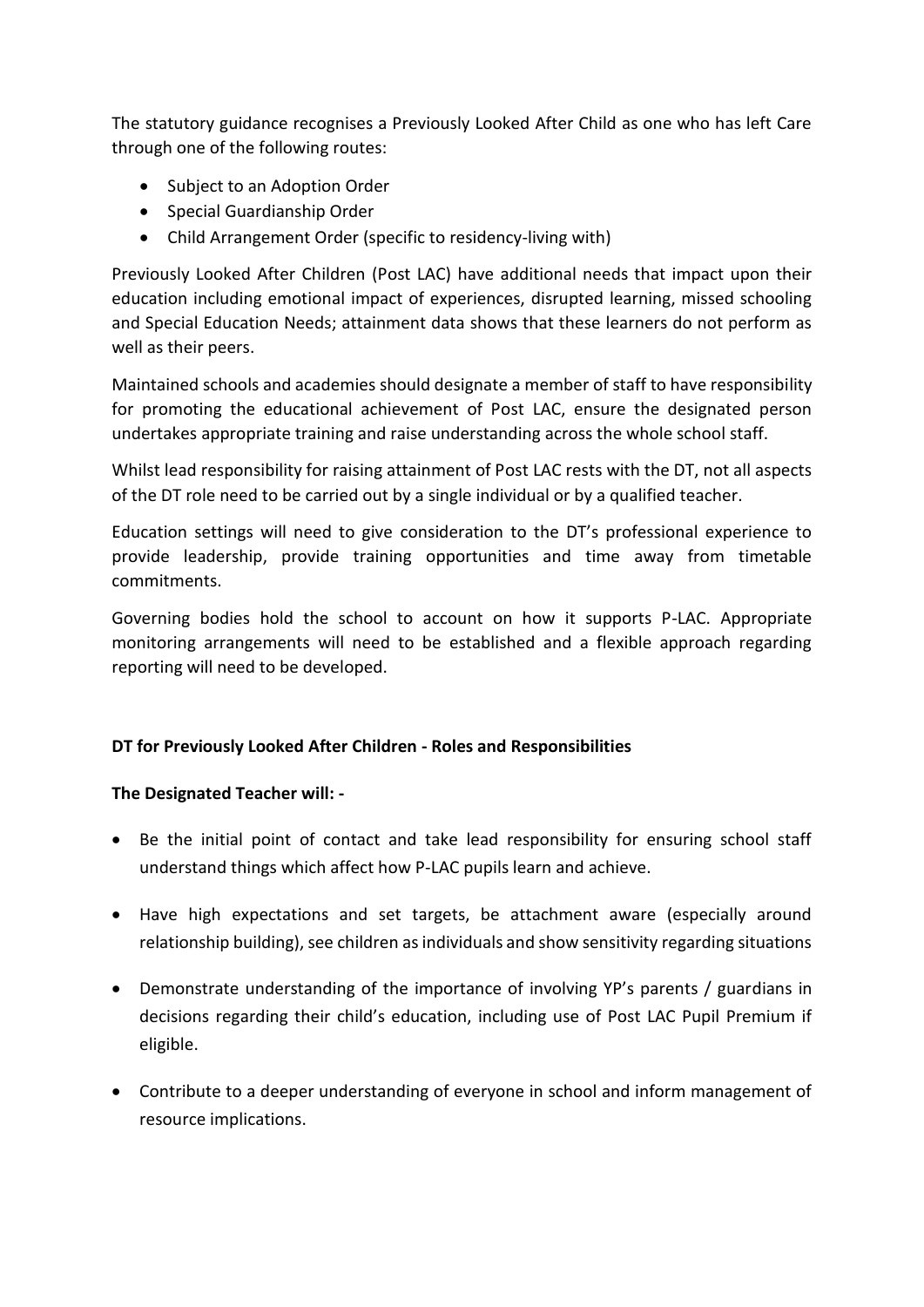- Be the lead member of staff for liaising with other professionals with outside agencies regarding P-LAC.
- Contribute to the development and review of whole school policies and procedures to ensure that P-LAC pupils are not placed at a disadvantage.
- Support P-LAC pupils by providing an effective induction for students starting school and support transitions.
- Develop sensitive methods of gathering accurate information regarding Previously Looked After children, including eligibility for Post LAC Pupil Premium.
- Promote good home-school links and establish a working relationship with the Previously Looked After Child's family, including helping them to understand value of interventions, raise awareness of how school teaches key skills and encourages high aspirations for P-LAC pupils.
- Be a source of advice regarding differential teaching strategies including use of assessment for learning approaches to improve progress and help in identification of knowledge gaps and how to address the gaps, ensuring staff have strong awareness, training and skills around the specific needs to P-LAC and how to support them.
- Seek advice regarding meeting the needs of individual P-LAC (including avoiding exclusion) with the agreement of the person who holds PR.
- Establish a good working relationship with the Virtual School worker allocated to their setting.

#### **Eligibility and Use of Post LAC Pupil Premium**

Children who have left Care and are now subject to an Adoption Order, Special Guardianship Order or Child Arrangement Order are eligible for Post-LAC Pupil Premium. These are collectively referred to as Post-LAC in these conditions of grant: [https://www.gov.uk/government/publications/pupil-premium-conditions-of-grant-2018-to-](https://www.gov.uk/government/publications/pupil-premium-conditions-of-grant-2018-to-2019/pupil-premium-2018-to-2019-conditions-of-grant)[2019/pupil-premium-2018-to-2019-conditions-of-grant.](https://www.gov.uk/government/publications/pupil-premium-conditions-of-grant-2018-to-2019/pupil-premium-2018-to-2019-conditions-of-grant)

Children who ceased to be Looked After, and returned to the care of their parent, but are not on an Order are not eligible for Post-LAC Pupil Premium.

DTs may use school newsletters and websites to raise awareness of Post LAC Pupil Premium and eligibility. DTs will want to satisfy themselves that the child is eligible for support by asking the child's parents for evidence of their previously LAC status. The parent or guardian should provide evidence of the Adoption Certificate, Special Guardianship Order or Child Arrangement Order documentation provided by the court. If proof cannot be provided, DTs